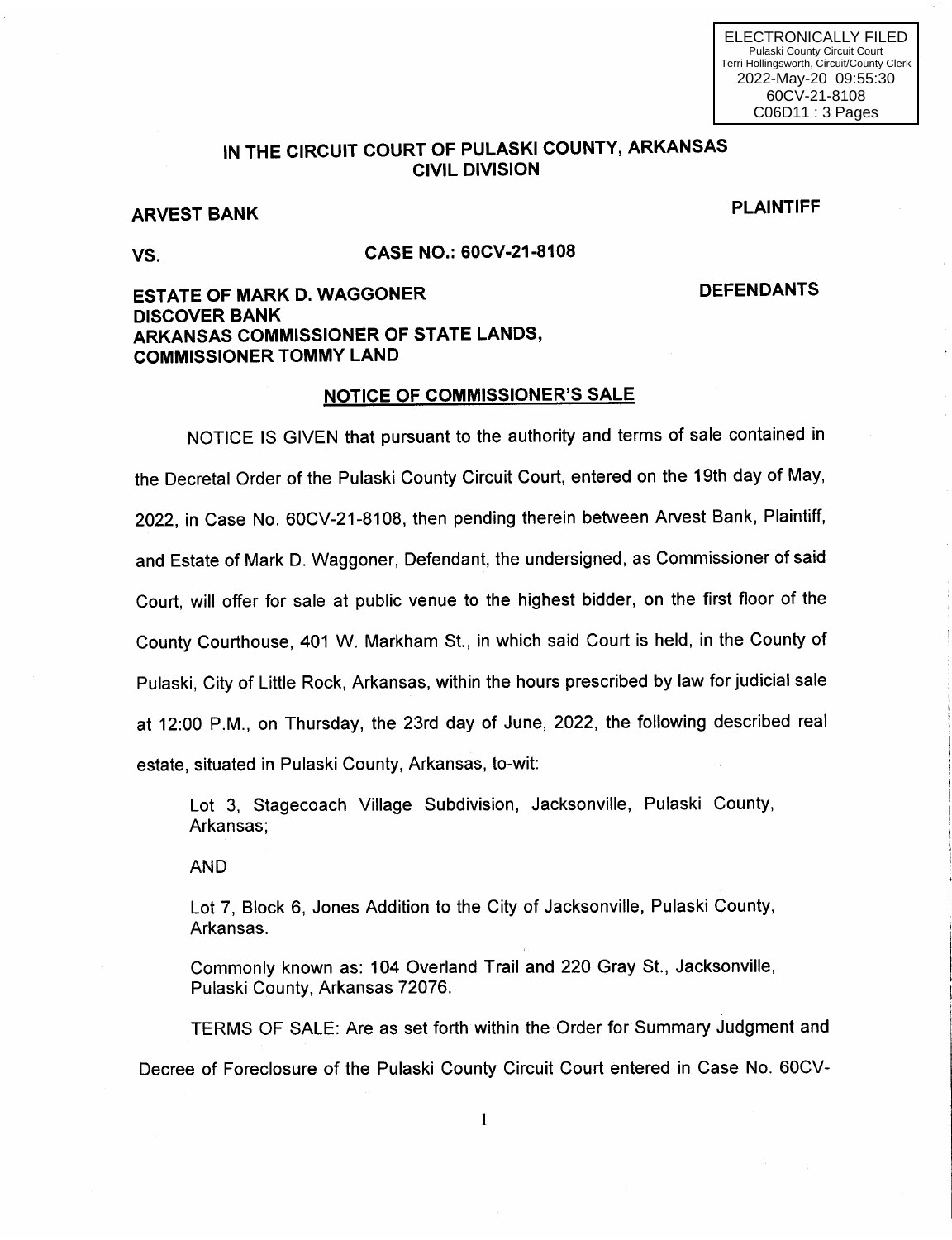21-8108, including but not limited to the following-should any successful bidder fail to perform under the instructions of the Commissioner at time of sale, then that bid shall be void and set aside (except for the forfeited 10% payment). The Commissioner thereafter shall find that the subject property be awarded to the next successive highest bidder, until performance is rendered.

Also, the purchaser being required to execute a bond with surety thereon to be approved by the Commissioner making the sale to assure the payment of the purchase price, plus interest, at the rate provided by the Contract Note, or ten percent (10%) per annum, whichever is greater, in any case not to exceed the rate provided under Article 19, Section 13 of the Arkansas Constitution, and a lien upon such property by Plaintiff, Arvest Bank, shall be retained to secure payment of the bond for the purchase money bid at such sale.

This sale is made subject to any and all stipulations in the Joint Agreed Order for Summary Judgment and Decree of Foreclosure filed of record on May 19, 2022. The Commissioner does not warrant title, boundary lines, taxes, liens, and/or improvements, if any, or solid waste delinquent payments, on this property in Pulaski County, Arkansas.

Given under my hand this $\angle \overline{\angle}$  day of May, 2022.

 $\overline{2}$